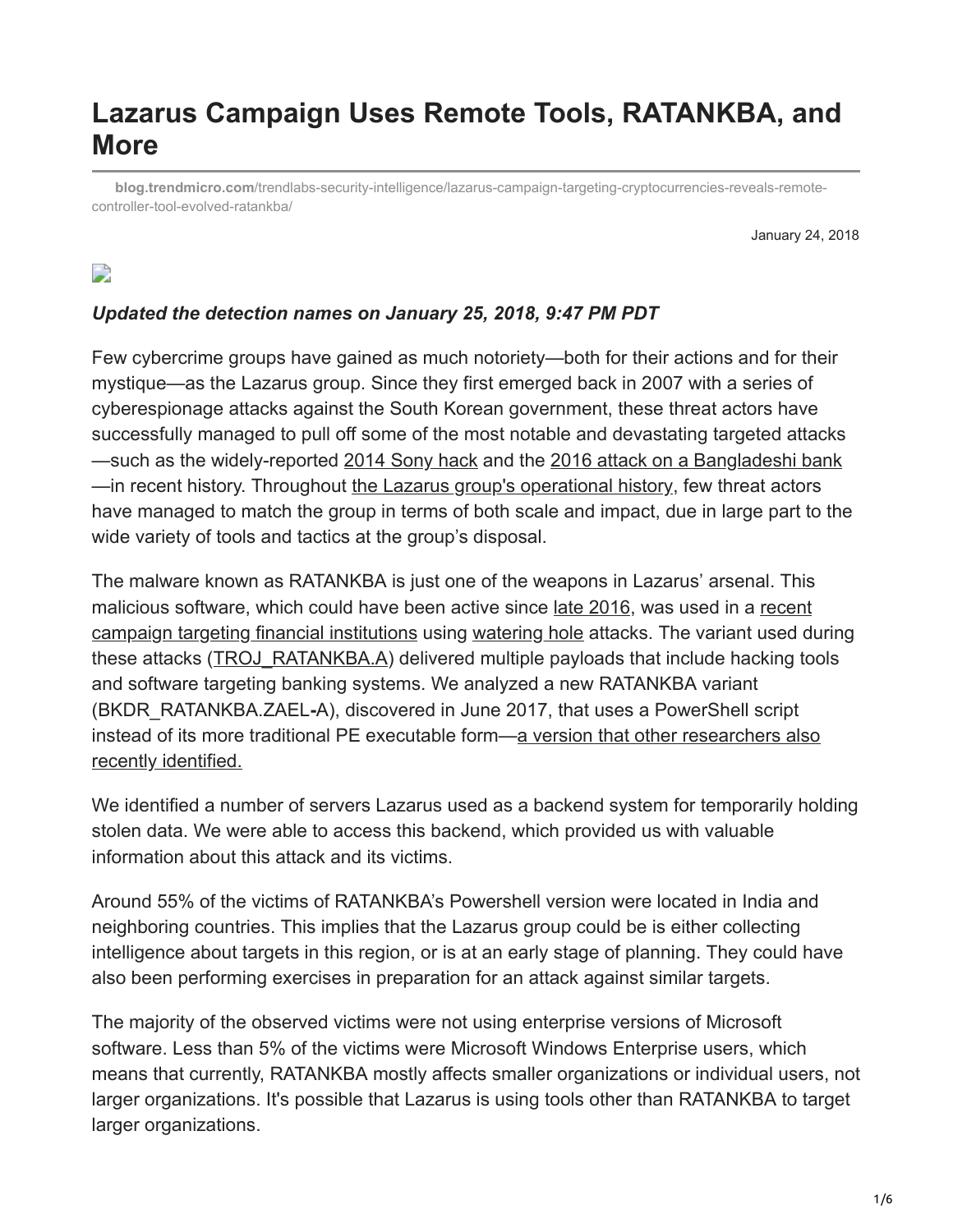Lazarus' backend logs also record victim IP addresses. Based on a reverse WHOIS lookup, none of the victims can be associated with a large bank or a financial institution. However, we did manage to identify victims that are likely employees of three web software development companies in India and one in South Korea.

# **Infection Flow**

 $\Box$ 

### *Figure 1. RATANKBA Infection Flow*

RATANKBA is delivered to its victims using a variety of lure documents, including Microsoft Office documents, malicious CHM files, and different script downloaders. These documents contain topics discussing either software development or digital currencies. The growth of cryptocurrencies may be a driving force behind the use of cryptocurrency-related lures.

An example of a lure used in a RATANKBA attack can be seen below:

# D

### *Figure 2. Malicious CHM file used as RATANKBA lure*

Once the lure's recipient opens and executes the file, a backdoor will be dropped into the victim's system. This RATANKBA backdoor is what is used to communicate with RATANKBA's Command-and-Control (C&C) server. We have observed two initial conversations with the C&C server (all are done via HTTP GET or POST to the server):

- HTTP POST to {script}.jsp?action=BaseInfo&u=XXX: Sends the victim information to the backend server
- HTTP GET to {script}.jsp?action=What&u=XXX: Checks if there are any pending jobs for the backdoor

This means that the backdoor is responsible for both uploading victim information, as well as executing any tasks that the controller has assigned to it, which includes the following:

- Killkill: Stops the backdoor's activities
- interval: Changes the interval in which the backdoor retrieves jobs; the default interval is set at 120 seconds
- cmd: Executes shell commands
- exe:Reflectively injects a DLL downloaded from a specific URL

In addition to the backdoor's modus operandi, the attackers will use a Microsoft WMI command-line tool to list the compromised system's running processes, which are sent to the C&C server:

• "C:\Windows\system32\cmd.exe" /c "wmic process get processid,commandline,sessionid | findstr SysWOW"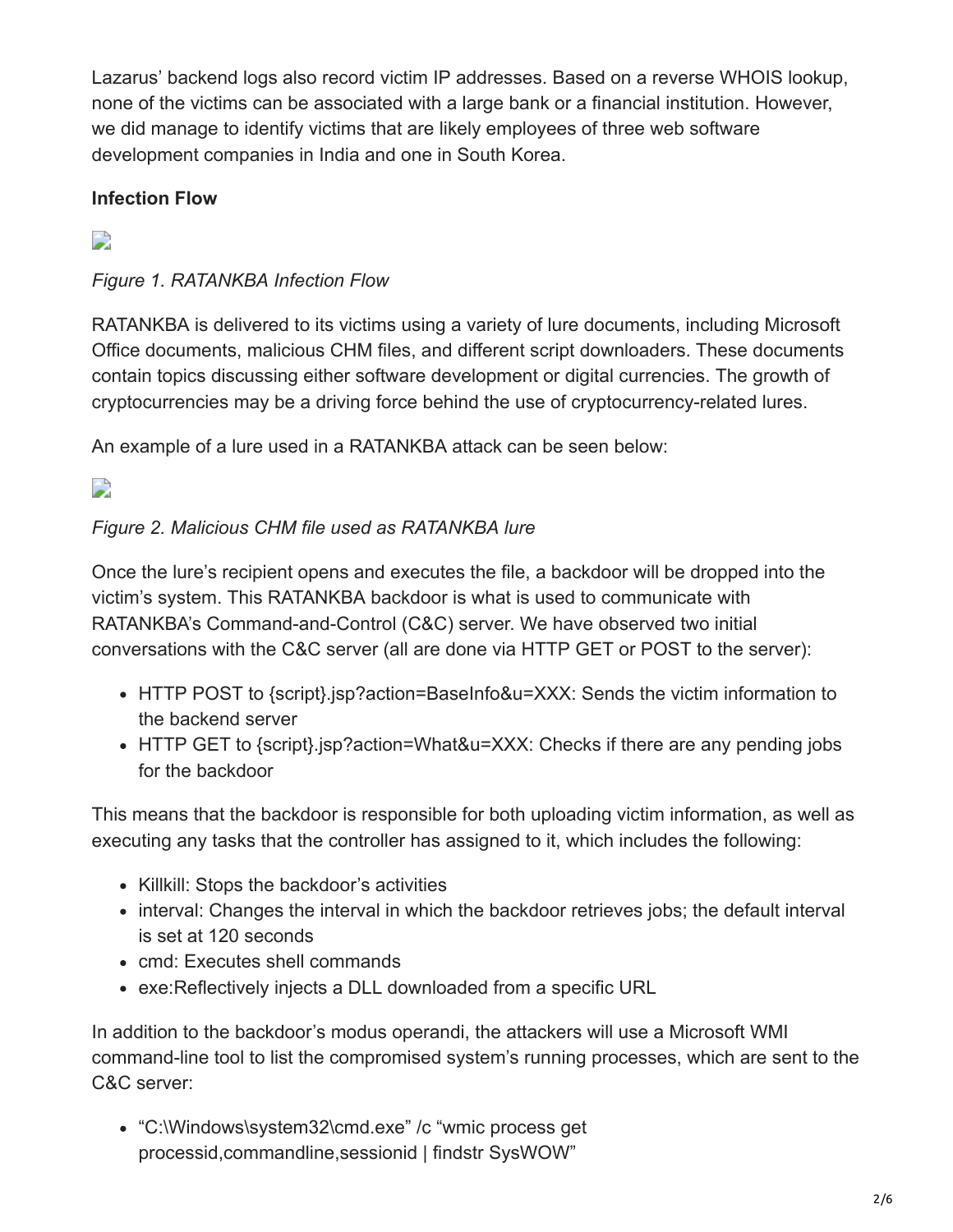"C:\Windows\system32\cmd.exe" /c "wmic process get processid,commandline,sessionid | findstr x86"

### **Technical Analysis**

During our analysis, we collected a copy of the RATANKBA malware's Lazarus Remote Controller tool. The remote controller provides a user interface that allows attackers to send jobs to any compromised endpoint. The controller gives the attackers the ability to manipulate the victims' host by queueing tasks on the main server. RATANKBA retrieves and executes the tasks, and retrieves the collected information.

# $\overline{\phantom{a}}$

### *Figure 3. RATANKBA communication diagram*

The RATANKBA malware has a control model that does not use real-time communication between the backdoor and the attacker. Instead, both the remote controller and the backdoor connect to its main communication control server to push or pull pieces of information. The controller uses a graphical UI interface and can be used to push code to the server, while the backdoor regularly connects to the server to check for pending tasks. The controller downloads the victim profiles from the server. If the profiles are already downloaded by the controller, they are deleted from the server side. The controller can post victim-specific tasks as well as global specific tasks to the server. Below are the various functionalities of RATANKBA's controller:

| get time       | Retrieves the server time                                        |
|----------------|------------------------------------------------------------------|
| delete inf     | Deletes the downloaded victim profiles                           |
| delete_con     | Deletes the connection log files if they were already downloaded |
| Kill:          | Posts a job to kill the backdoor                                 |
| inject         | Posts a job for DLL injection                                    |
| Interval       | Changes the sleep interval                                       |
| Cmd            | Posts a job for command shell execution                          |
| delete_cmd     | Retrieves the job results and deletes the posted job             |
| broadcast_cmd: | Posts a job for all the backdoors connecting to the server       |

### **Command Name Function**

### $\overline{\phantom{a}}$

*Figure 4. RATANKBA main console interface*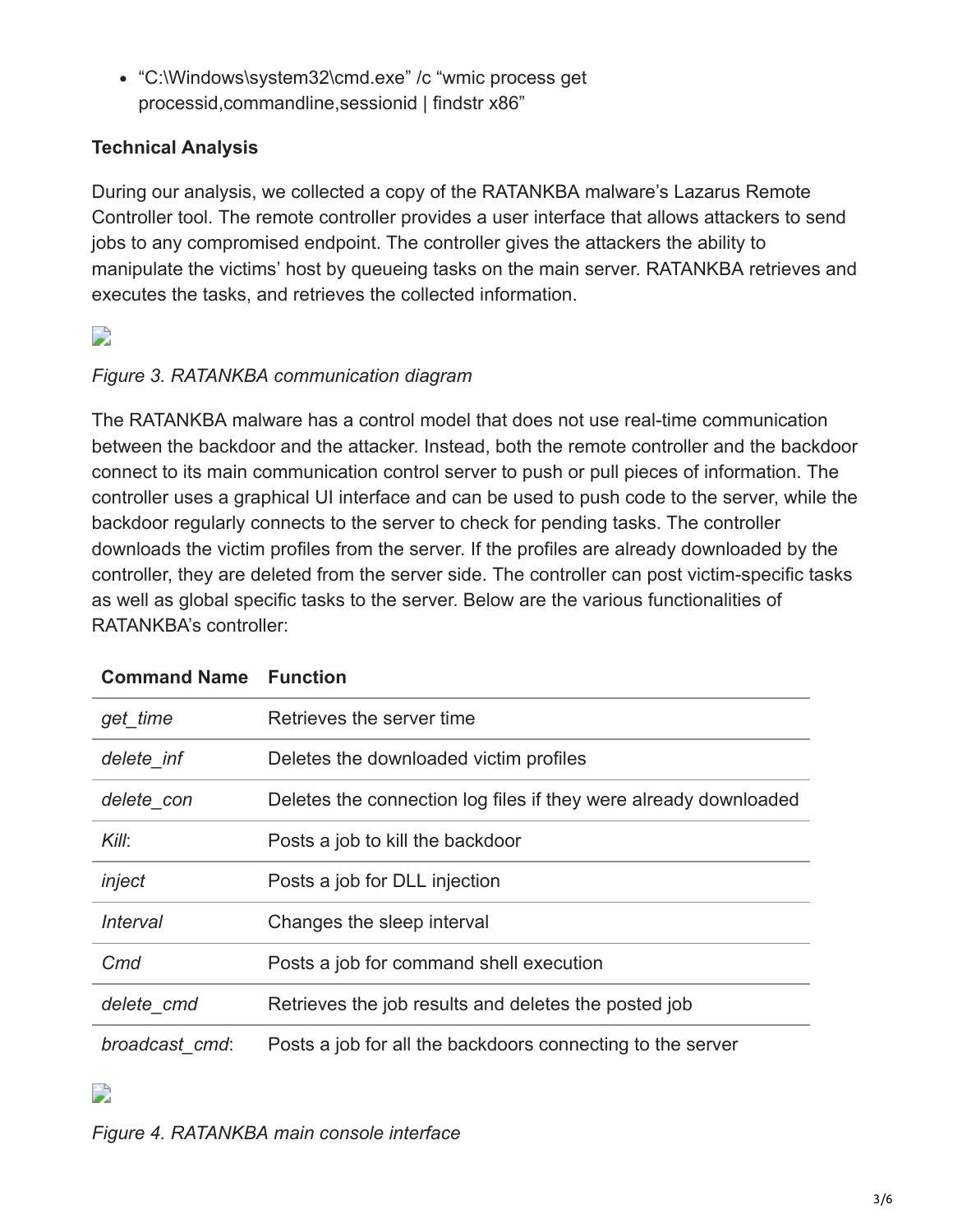

*Figure 5. RATANKBA host manipulation console*

RATANKBA's controllers use the "*Nimo Software HTTP Retriever 1.0"* user-agent string for its communication. The communication protocol format for the controller and backdoor is as follows:

· <domain>/<jsp filename>.jsp?action=<corresponding actions plus additional needed parameters>`

One of most notable changes on the new RATANKBA variant is that the new version was written in Powershell, whereas the original variant was in PE form. The shift from PE to Powershell makes it more difficult for antivirus solutions to detect. The screenshot below shows the conversion from C/C++ code to Powershell, while the protocol remained unchanged.

D

*Figure 6. C/C++ version of RATANKBA*

 $\overline{\phantom{a}}$ 

*Figure 7. Powershell version of RATANKBA*

### **Profile of the Attackers**

While we do not have any knowledge of who the actual Lazarus attackers are, the data collected from the backend systems gives us some insights into the internet usage patterns of systems likely owned by Lazarus group members. Clues regarding the profiles of the attackers was also found, including those connected to developers and at least one operator. All of them appear to be native Korean speakers, or at least have Korean language proficiency that is at the near-native level. We believe at least one of them also understands Chinese.

We also observed clues that the attackers are interested in cryptocurrencies such as Bitcoin (BTC) and Ant Share (NEO). One of them transferred shares of NEO at a good market price.

 $\overline{\phantom{a}}$ 

*Figure 8. Empty cryptocurrency wallet of the attacker*

 $\overline{\phantom{a}}$ 

*Figure 9. An attacker transfers 594 NEO to another wallet, with the money going to a mixer*

D

*Figure 10. An attacker mining Ant Share*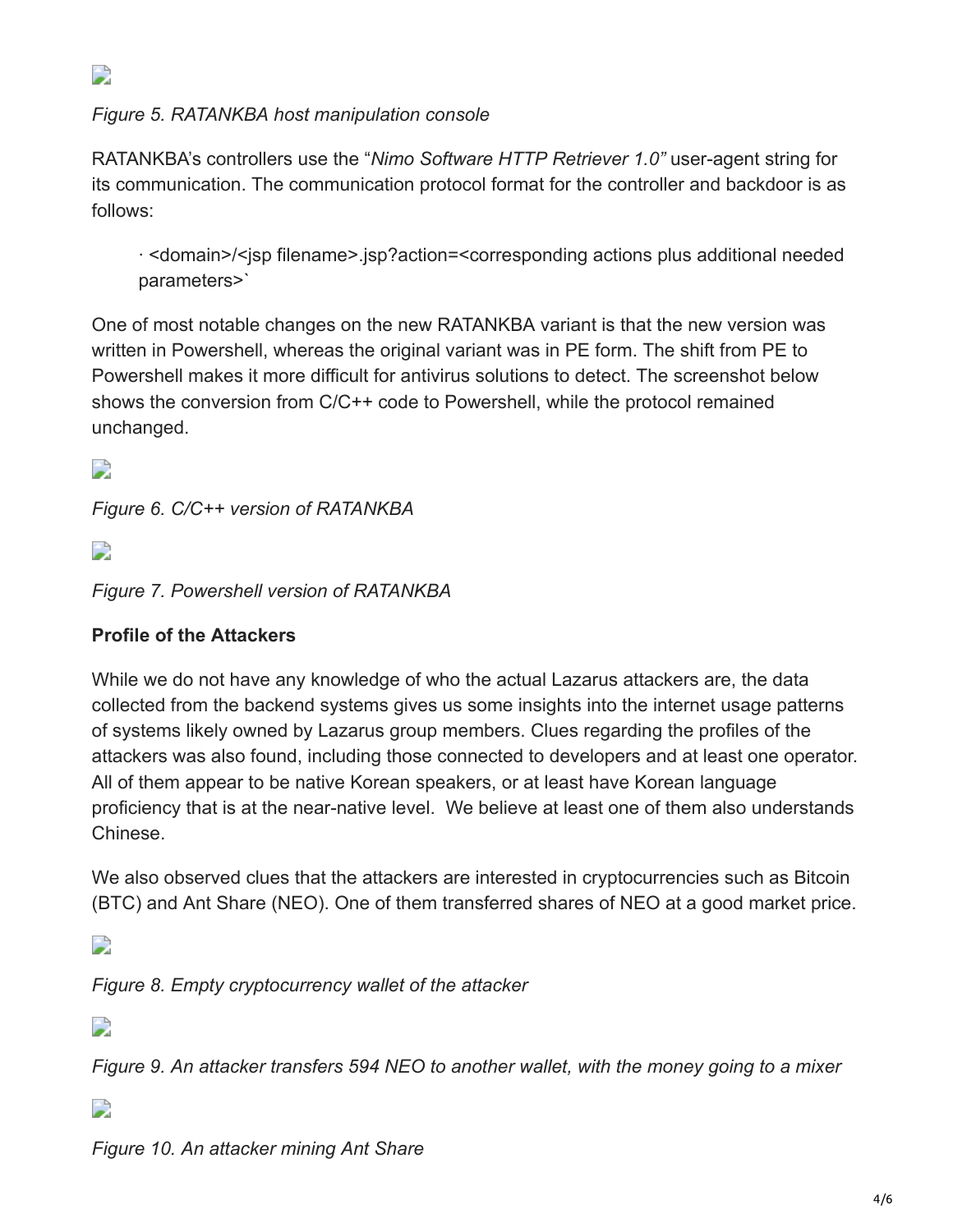### **Defending against RATANKBA**

Given Lazarus' use of a wide array of tools and techniques in their operations, it's reasonable to assume that the group will continue to use ever-evolving tactics in their malicious activities. Overall, an organization will need multilayered security strategies, as Lazarus and other similar groups are experienced cybercriminals who employ different strategies to get past organizational defenses.

The impact of this malware can be mitigated with proven mitigation techniques such as routinely scanning the network for any malicious activity to help prevent the malware from entering and spreading through an organization. In addition, educating employees and other key people in an organization on [social engineering techniques](https://www.trendmicro.com/vinfo/us/security/news/cybercrime-and-digital-threats/keep-an-eye-out-for-these-social-engineering-scams) can allow them to identify what to look out for when it comes to malicious attacks.

Other mitigation strategies include a multilayered approach to securing the organization's perimeter, which includes [hardening the endpoints](http://blog.trendmicro.com/ensuring-comprehensive-endpoint-security/) and employing [application control](https://www.trendmicro.com/en_us/business/products/user-protection/sps/endpoint/endpoint-application-control.html) to help prevent malicious applications and processes from being executed.

[Trend Micro™ Deep Security™](https://blog.trendmicro.com/en_us/business/products/hybrid-cloud/deep-security.html) provides virtual patching that protects endpoints from threats such as malicious redirections to malware-hosting URLs as well as those that exploit unpatched vulnerabilities. [Trend Micro™ Deep Discovery™](https://blog.trendmicro.com/en_us/business/products/network/advanced-threat-protection/deep-discovery-threat-intelligence-network-analytics.html) provides detection, in-depth analysis, and proactive response to attacks using exploits and other similar threats through specialized engines, custom [sandboxing,](http://blog.trendmicro.com/trendlabs-security-intelligence/deploying-a-smart-sandbox-for-unknown-threats-and-zero-day-attacks/) and seamless correlation across the entire attack lifecycle, allowing it to detect these attacks even without any engine or pattern update.

A detailed timeline of the Lazarus group's operations can be seen [here](https://www.trendmicro.com/vinfo/us/security/news/cybercrime-and-digital-threats/a-look-into-the-lazarus-groups-operations).

### **Indicators of Compromise (IoCs):**

Hashes detected as BKDR\_RATANKBA.ZAEL-A

- 1768f2e9cea5f8c97007c6f822531c1c9043c151187c54ebfb289980ff63d666
- 6cac0be2120be7b3592fe4e1f7c86f4abc7b168d058e07dc8975bf1eafd7cb25
- d844777dcafcde8622b9472b6cd442c50c3747579868a53a505ef2f5a4f0e26a
- db8163d054a35522d0dec35743cfd2c9872e0eb446467b573a79f84d61761471
- f7f2dd674532056c0d67ef1fb7c8ae8dd0484768604b551ee9b6c4405008fe6b

Hashes detected as CHM\_DLOADER.ZCEL-A

- 01b047e0f3b49f8ab6ebf6795bc72ba7f63d7acbc68f65f1f8f66e34de827e49
- 030b4525558f2c411f972d91b144870b388380b59372e1798926cc2958242863
- 10cbb5d0974af08b5d4aa9c753e274a81348da9f8bfcaa5193fad08b79650cda
- 650d7b814922b58b6580041cb0aa9d27dae7e94e6d899bbb3b4aa5f1047fca0f
- 6cb1e9850dd853880bbaf68ea23243bac9c430df576fa1e679d7f26d56785984
- 6d4415a2cbedc960c7c7055626c61842b3a3ca4718e2ac0e3d2ac0c7ef41b84d